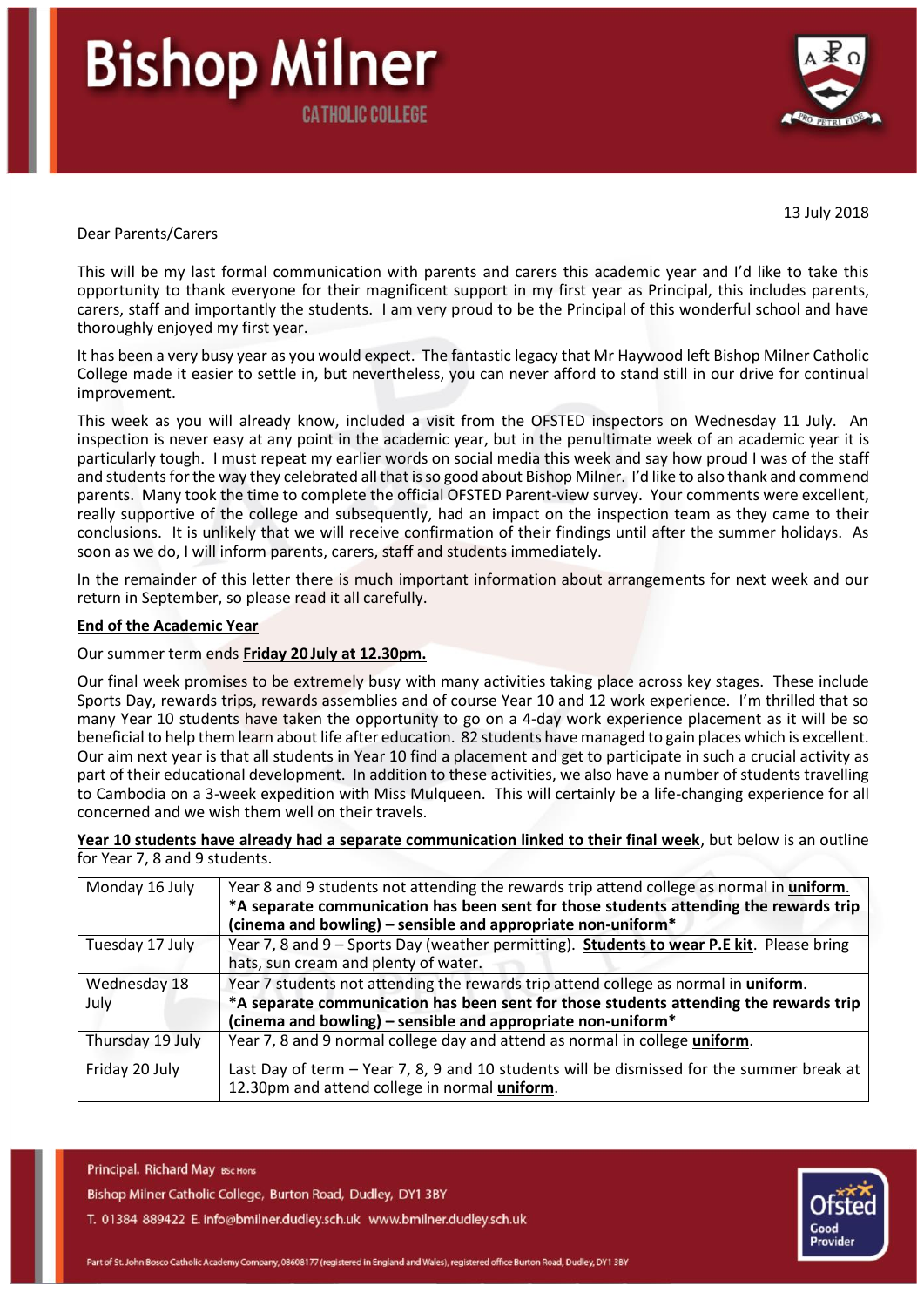## **Highlights of the Summer Term**

The exam season was extremely busy and all of our students who sat BTEC, GCSE and A Level exams were well supported in their preparation, thanks to staff giving of their time both during and beyond the college day. We wish all of our students who sat external exams the success they so richly deserve.

## **The all-important results are available as follows**:

- A2 Levels BTEC Nationals on **Thursday 16 August 2018** from 8.30 am 10.00am in the Sixth Form Centre, entrance from the Burton Road entrance only.
- GCSE / BTEC on **Thursday 23 August 2018** from 9.00am 10.30am, entrance from the Burton Road entrance only.

The opportunity to mark the end of their studies for both our GCSE and sixth form students, was made all the richer thanks to our Chaplain, Father Stephen leading a Celebration Mass for Year 11 on the Feast of the Ascension and a leaver's service for our Year 13. The excellent Year 11 Prom wonderfully organised by Mrs Hand was at The Copthorne Hotel, Merry Hill, whilst some Y13 went to Alton Towers.

Other successful events during this term have included: The Duke of Edinburgh Award expeditions, Year 10 Mock Interview Day, Primary activities day, Year 9 Enterprise Day, a Music and Dance Performance Evening (including the England match and a BBQ) and all of the great activities that are due to take place during this coming week. I'm sure I have forgotten to mention many other events which have been a great success and enjoyed by both students and staff alike.

Whilst all of these and many other activities took place during this term, most importantly teaching and learning continued to provide academic rigour so that our students continue to develop the skills to face the challenge of the examination system and the needs of future employers. In addition, the lifelong spiritual development, social awareness and academic achievement of our young people continues to be of real quality.

## **September return dates**

**The new academic year starts for staff on Monday 3 September when college is closed to students.** As can be seen below there is phased return for all Year Groups.

| <b>Tuesday 4 September</b>   | Y7 & Y12 return/start                      |
|------------------------------|--------------------------------------------|
| <b>Wednesday 5 September</b> | Y8, 9, 10, 11 and 13 students return/start |

# **Significant changes for September 2018**

Vertical tutoring (Years 8 to 11) will change to a horizontal Year groups pastoral structure from September 2018. The five House groups will remain in place, however they will be within each year group e.g. Year 8 St Stephen, Year 9 St Stephen….

I have made this change following feedback from staff, a selection of students and some parents. It allows us to focus on key aspects of their academic development at certain stages in their time at Bishop Milner. A selection of examples include; Year 7's already build their confidence in transition from primary to secondary as a horizontal pastoral structure (no change). Year 8 will be focussing on GCSE options. Year 9 will focus on the first year of their GCSE's. Year 10 placing a greater emphasis on Work experience and Careers education. Year 11 focussing on Mock examinations, revision and GCSE public examinations. A return to a more traditional approach will allow tutors and students to work together in smarter, more targeted ways.

## Heads of House will change to **Heads of Year**.

**Mr Cutler**: Head of Year 7 **Mrs Johnson**: Head of Year 8 **Miss Cope**: Head of Year 9 **Miss Berrington**: Head of Year 10 **Mr Biddle**: Head of Year 11

# **SchoolComms- Bishop Milner's online reporting system**

We still have a number of parents who have not signed up to our new online reporting system. It is simple and easy to use and allows you instant access to your child's attendance, achievements and progress reports as well as allowing you to make payments online. All college notifications, newsletters and parental circulars will be sent through this system including text messages. **If you require any help or support in accessing the new system, please do not hesitate to contact the college.**